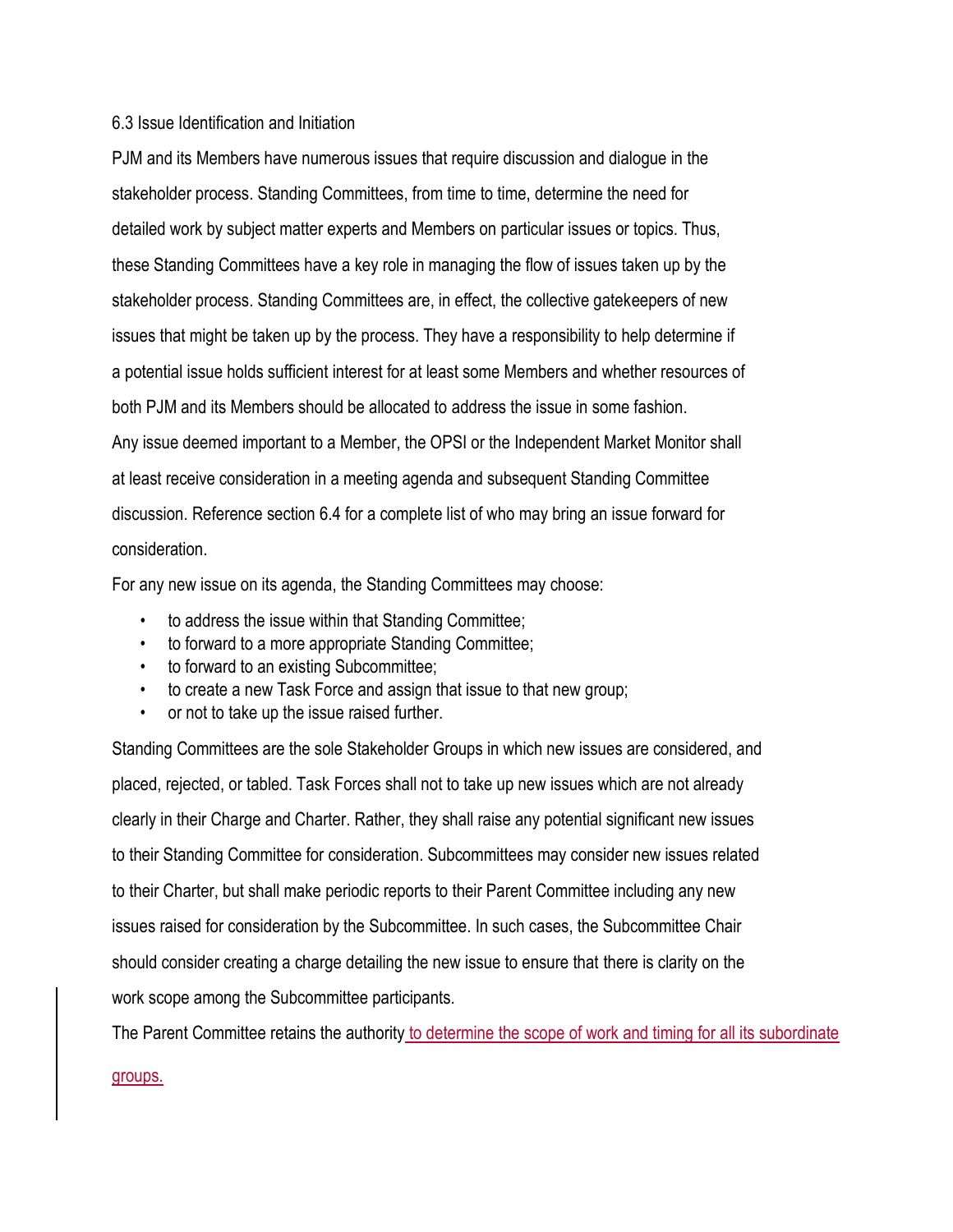to determine the scope of work of all of its subordinate groups. Once a Standing Committee, Subcommittee or Task Force accepts a new issue, that issue is now collectively owned by the membership of that group as a part of the CBIR process. This 'ownership' applies whether the issue is offered by a subordinate group or offered by a Member or group of Members. Members of the accepting committee determine all future actions on that accepted issue.

In the event that a new issue is denied an opportunity for CBIR discussion in an appropriate PJM stakeholder group, a Member or group of Member's may offer their proposal in the form of a motion directly to the MC. That Member may request a MC vote on that issue as early as the next scheduled meeting. In the alternative, the MC may choose to accept the offered issue following the requirements of section 6.3. This exception allows affected Members to directly voice their addressed CBIR issue to the full Members Committee including the Board Members present.

While Members are strongly encouraged to raise new issues first at the Standing Committee which they believe has appropriate subject matter jurisdiction, Members retain the right to raise issues at the MC. Such right should be exercised judiciously and only in exceptional circumstances, such as, but not limited to, a significant and immediate threat to reliability, market failure, or "bet-the-company" circumstance. Members who choose to raise such an issue before the MC shall include the reasons specifying why the traditional stakeholder process cannot sufficiently and timely address their issue. The MC retains the right to accept the issue, remand the issue to the appropriate Standing Committee, or decline the issue altogether.

**9.4 Main Motions**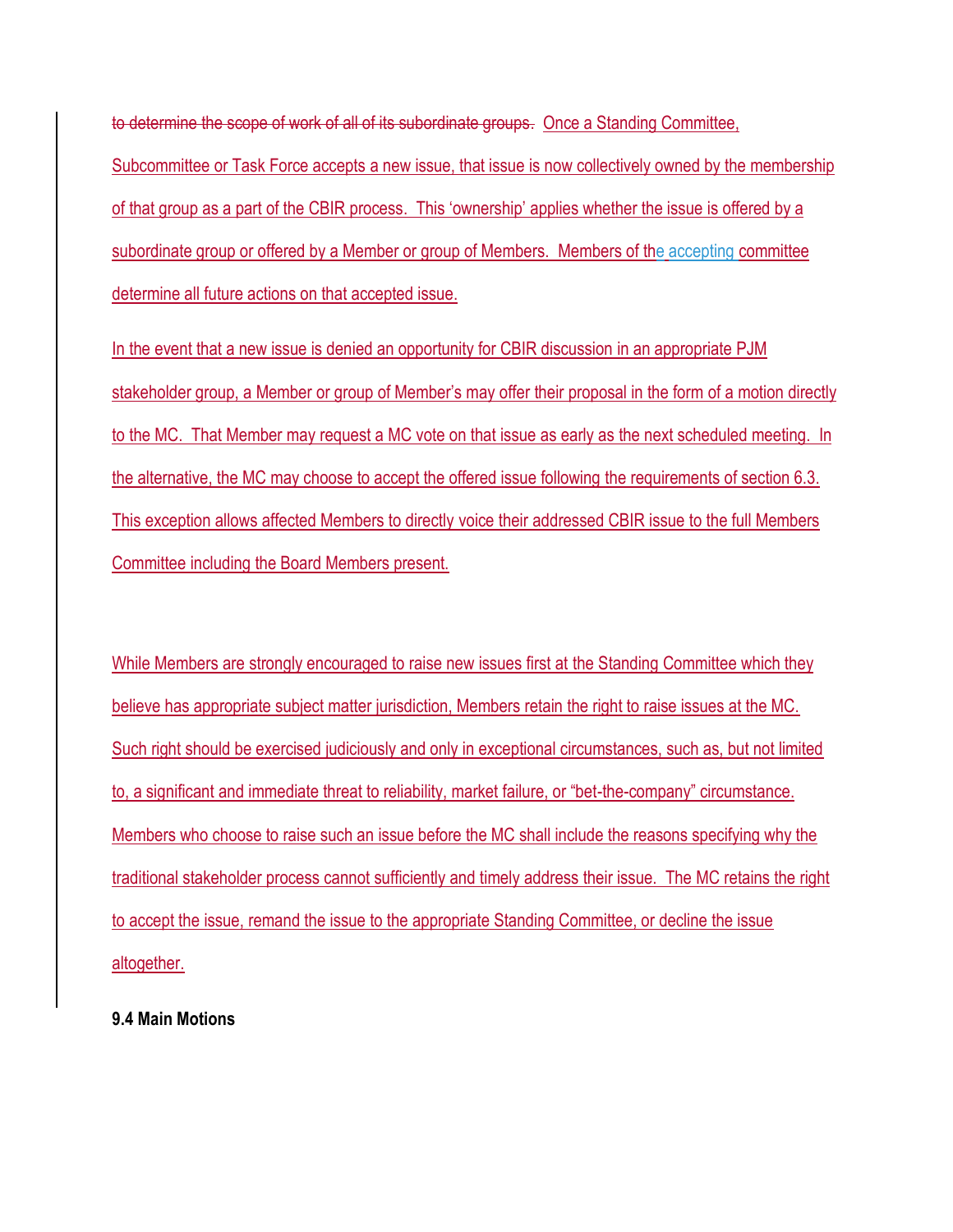• A Main Motion is created when the subordinate sPublished by a PJM Stakeholder gGroup presents its tier 1 or tier 2 proposal resulting from the CBIR process to the parent committee. That proposal shall be deemed moved by the

Stakeholder Group's representative as Published; no second is required.

o The subordinate group representative shall be given an opportunity to make a supporting statement or presentation before general discussion ensues.

o At this time, the <u>Members of the parent committeerepresentative</u> may propose to accept one or more friendly

closely related amendments and technical corrections whether or not Published.

o The Chair shall ask if there is an objection by any Member to such friendly

amendments or technical corrections and if there is none, they shall be incorporated

prior to general discussion.

o If an amendment or correction is objected to by any Member of the group, it mayshall be considered an **Alternative** 

Motion, if offered by a Member, seconded, and voted on in accordance with Motion Voting Order below, unless withdrawn.

• For alternate main motions moved and seconded from the floor, offered friendly amendments or technical corrections may beare accepted by the Member and the second. Any Member who objects to the revised motion may discuss this objection and offer an additional change(s) to the Alternative Motion if the friendly amendment or technical correction is accepted by the proposer. Once a motion or alternative motion has been accepted by the committee, that issue and the related motion is now collectively owned by that committee for any subsequent actions. The motions offered by individual Members and accepted by the committee are now directed by the committee chair with future issue actions determined by the committee members.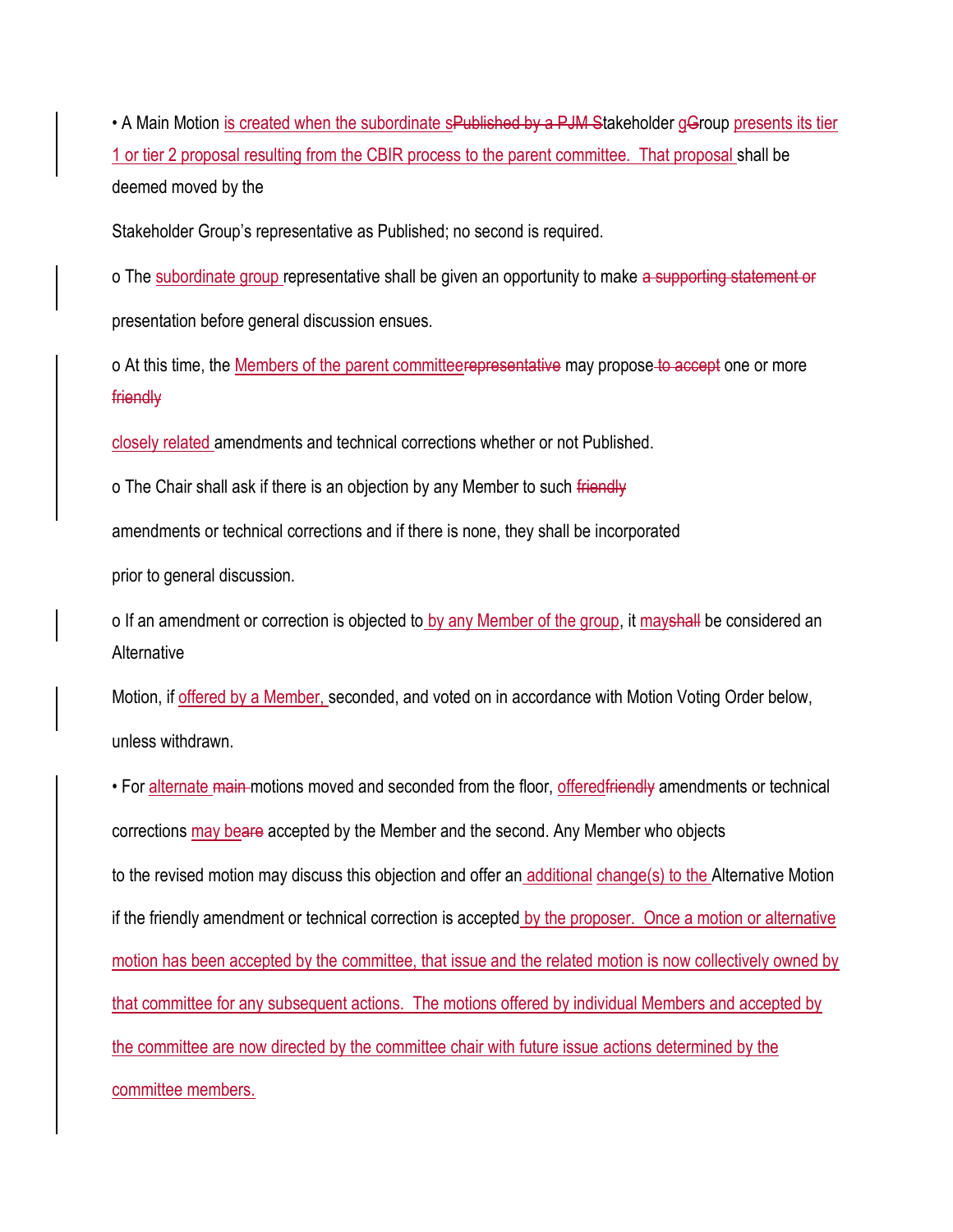friendly amendment or technical correction is accepted.

## **9.5 Motion Amendments**

During discussion of the original CBIR proposal main motion, any Member may move an amendment germane

to it in the form of an alternative (amended or substitute) Main Motion. Alternative motions must bey closely related to the specific issue and must have been vetted in the earlier CBIR process. If not, the issue must be considered new and determination of how to address the issue shall be determined by following the rule established in section 6.3If such amendment.

If alternative motions are not timely was published, the group may defer the issue by simple majority vote to a subsequent meeting. The group shall consider whether information presented as the main motion created the need for late publication of the alternative when considering whether to defer discussions on the alternative motion. The committee, by a simple majority may defer both the main motion and the alternate motion to the next meeting if additional discussion time is warranted. mover shall make the motion as Published but also may offer technical

corrections and accept friendly amendments. The merits of each such amended version of the Main Motion shall be discussed (when seconded) along with the original main motion, in such order as the Chair shall prescribe; provided, the Chair may determine at any time before or during its discussion that an amendment is not germane to the original motion and therefore out of order. The Chair shall appoint, and yield the chair to, a temporary presiding officer before participating in the substantive discussion of any main motion.

**9.6 Motion Discussion**